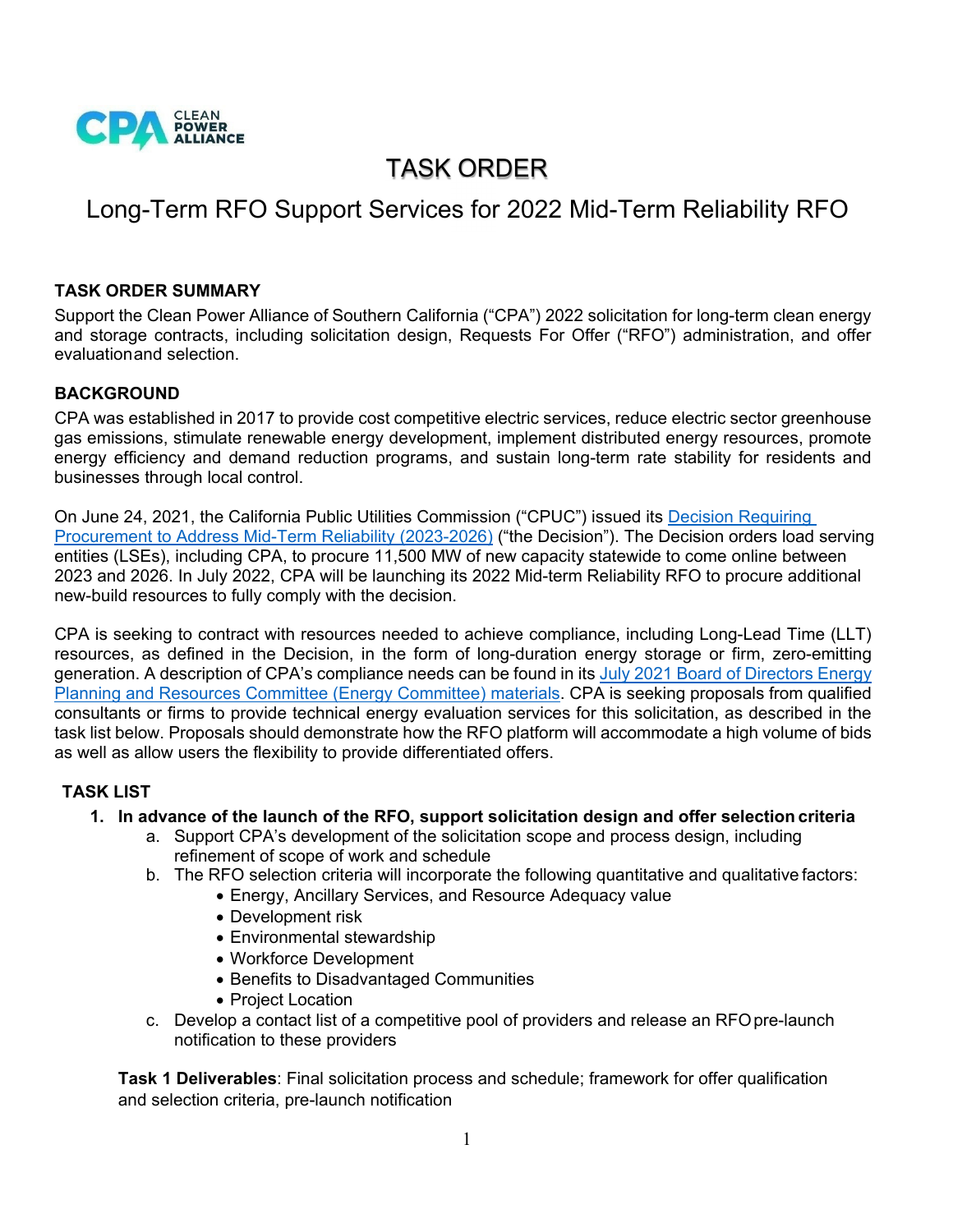#### **2. Administration of requests for offers of renewable energy projects**

- a. Provide input on CPA's requested products [Note: form power purchase agreements ("PPAs") will be provided by CPA]
- b. Provide feedback on CPA's solicitation materials and a comprehensive solicitation protocol to be issued to potential providers [Note: solicitation materials are anticipated to be similar to those used in CPA's 2021 Mid-Term Reliability RFO]
- c. Provide a submission platform that accommodates a high volume of bidders, with multiple, differentiated offers from each bidder
- d. Manage Q&A process to ensure conforming proposals are provided, including all communication with bidders
- e. Project manage the solicitation process to ensure key dates are met

**Task 2 Deliverables**: Written solicitation protocol; host website for receipt of offers; miscellaneous RFO administration services

#### **3. Proposal evaluation and portfolio assessment**

- a. Conduct initial QA/QC of offers and notify bidders of errors needing correction.
- b. Build a valuation model to perform financial analysis of individual projects and portfolios of projects to assess value and assist CPA with constructing the optimal portfolio of projects for CPA<sup>1</sup>. Proposals should describe in detail how the tool will function and include valuation methodology for both RPS-only, RPS plus storage, and storage only offers.
- c. Longlist Summary: Analyze project developers, project characteristics, and offer details to present offers as an initial comprehensive list of qualified and conforming project offers. The longlist deliverable will include a comprehensive Excel spreadsheet summarizing all offers with key descriptive information for each offer. The deliverable will also include a summary of RFO metrics and trends to be presented to CPA's Board of Directors Energy Committee.
- d. Valuation Ranking: perform advanced analytics on all conforming offers. Present results as a comprehensive Excel spreadsheet summarizing all conforming offers with key descriptive information and selection criteria ranking for each offer while highlighting the most attractive projects to procure. To facilitate CPA's selection process by the RFO review team<sup>2</sup> and subsequent presentation to the Energy Committee, the valuation ranking should be provided to CPA in comprehensive and easy to understand summary report along with summary of RFO metrics and trends.

**Task 3 Deliverables**: Evaluation of all submitted offers and analysis of selected CPA portfolio and valuation ranking deliverables as described above

#### **4. Ongoing valuation support for offer variations**

a. Valuation of individual offer variants for approximately 10 offers that may have variations to standard RFO protocol terms. For example, variations on project sizing or term length.

 $^{\rm 1}$  Unless otherwise agreed by CPA in writing prior to the start of work under this Task Order, all models shall be produced in Excel and provided to CPA in unlocked formats.

<sup>&</sup>lt;sup>2</sup> The review team will include CPA's senior management and 1-3 members of CPA's Board of Directors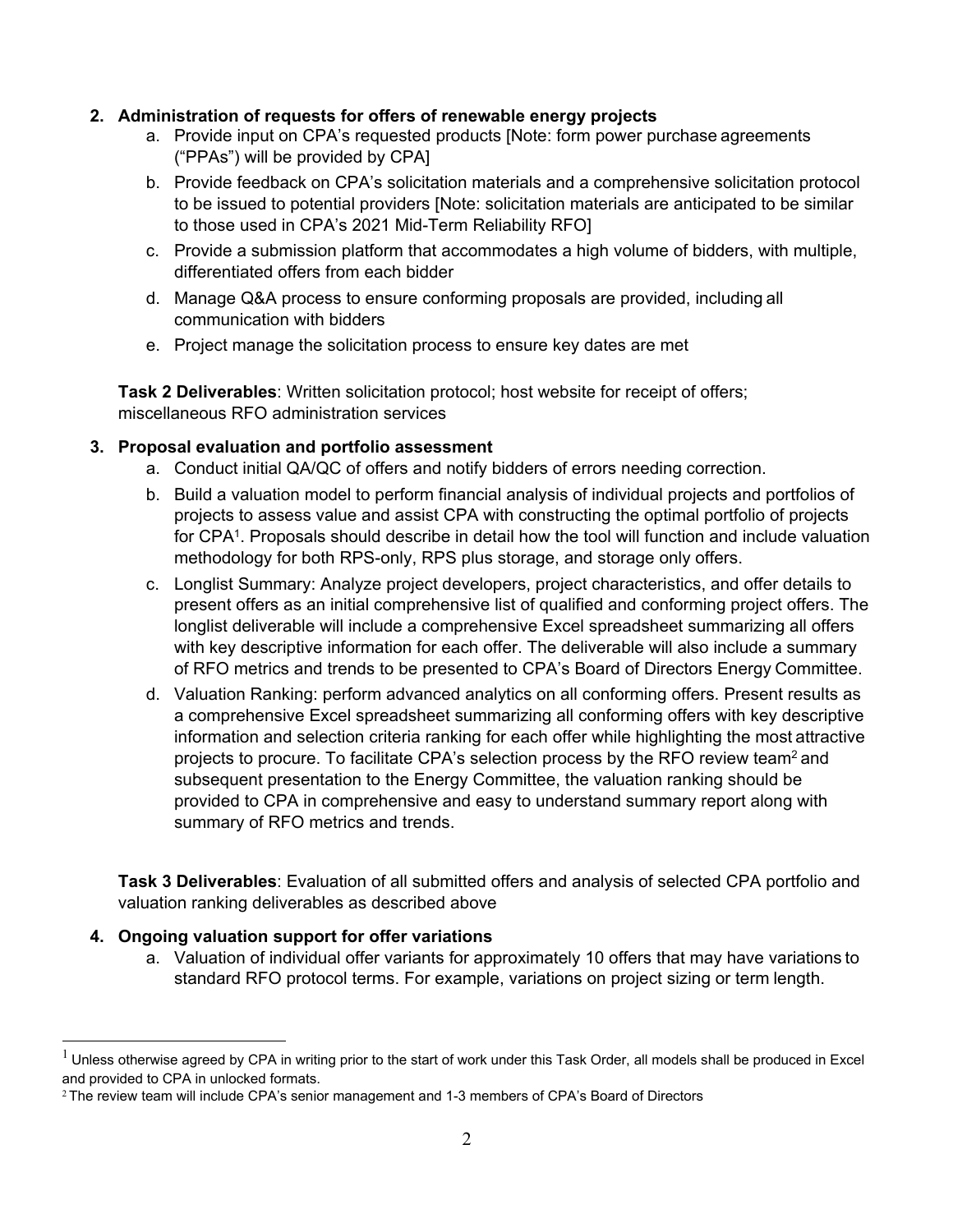**Task 4 Deliverables**: Evaluation of one-off non-conforming offer variants as compared to both the original offer and the broader longlist valuation

#### **PROJECT SCHEDULE AND COORDINATION**

Each task listed above will be undertaken in close coordination with CPA staff. The consultant will discuss initial findings or approaches for each task with CPA staff before developing final work products to avoid rework. Staff will provide timely feedback and input in developing the work product.

The key events for CPA's 2022 Mid-Term Reliability RFO are listed below and are subject to change. Note: rows shaded in grey are milestones related to CPA's Board of Director's meeting schedule.

| <b>Key Event Dates</b><br>$(2022 - 2023)$ | <b>Action</b>                                                                               |
|-------------------------------------------|---------------------------------------------------------------------------------------------|
| July 7, 2022                              | CPA Board Meeting - Board approves Mid-Term Reliability RFO Services<br><b>Task Order</b>   |
| July 11, 2022                             | Task Order kick-off with consultant                                                         |
| July 15, 2022                             | Complete Task 1: Solicitation design                                                        |
| July 22, 2022                             | Complete Tasks 2a and 2b: Finalize bidder materials                                         |
| July 25, 2022                             | Complete Task 2c: Launch RFO                                                                |
| August 3, 2022                            | Complete Task 2d: Conduct RFO Webinar                                                       |
| August 19, 2022                           | Close Q&A bidder submission window                                                          |
| August 31, 2022                           | Complete Task 2e: Post Q&A responses                                                        |
| September 9, 2022                         | <b>Offers Due</b>                                                                           |
| September 23, 2022                        | Task 3a: Complete QA/QC of RFO responses and Task 3c: Longlist<br>Summary                   |
| September 28, 2022                        | CPA Energy Committee - Review RFO Longlist trends                                           |
| October 2022                              | Complete 3c: Perform individual contract and portfolio analysis and<br>3d Valuation Ranking |
| Early November 2022                       | Shortlist selection recommendation by CPA's RFO review team                                 |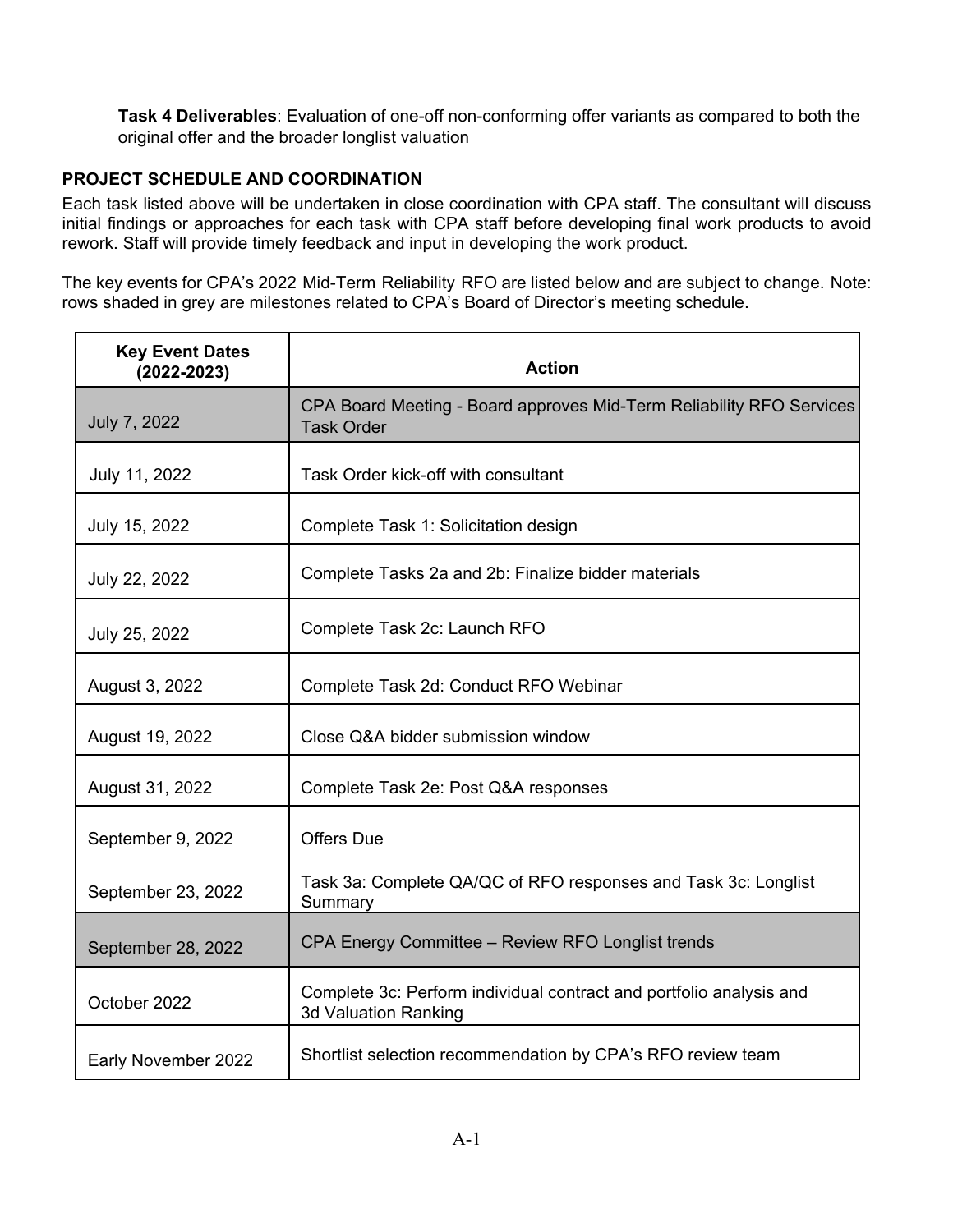| Mid-November 2022             | CPA Energy Committee - Approve shortlist                                |  |
|-------------------------------|-------------------------------------------------------------------------|--|
| November 2022 - March<br>2023 | Task 4: Ongoing valuation support as needed through PPA<br>negotiations |  |
| April 6, 2023 <sup>3</sup>    | CPA Board meeting - Approve negotiated PPAs                             |  |

### **COSTS**

Qualified bidders should include costs broken out separately by the following task grouping:

- Task 1
- Task 2
- Task 3 and 4

Pricing for each task should be provided on a fixed-price basis.

CPA reserves the right to select bidders for one or all tasks and may select multiple bidders to cover different tasks.

### **TASK ORDER SOLICITATION SCHEDULE**

- **June 3: Task Order Solicitation released**
- **June 8 by 4:00 pm (pacific time)**: Deadline to submit questions to CPA. Please submit questions to [contracting@cleanpoweralliance.org](mailto:contracting@cleanpoweralliance.org) and [cc:](mailto:enielsen@cleanpoweralliance.org) [jmcnamara@cleanpoweralliance.org](mailto:enielsen@cleanpoweralliance.org) and acaryotakis@cleanpoweralliance.org
- **June 13**: Deadline for CPA to provide answers to submitted questions
- **June 21 by 4:00 pm:** Deadline for Bidder Proposals to Task Order Solicitation. Please submit Proposals to [contracting@cleanpoweralliance.org](mailto:contracting@cleanpoweralliance.org.)
- **June 22-30**: CPA evaluates Proposals, selects bidder(s), and if appropriate, negotiates final Task Order(s)
- **July 7**: Task Order(s) presented to Board for approval

### **OTHER**

Please note that the selected consultant will be required to comply with CPA's Vendor Communication Policy, which can be found here: https://cleanpoweralliance.org/wp-content/uploads/2019/06/CPA2019- 010 Policy Vendor-Communications.pdf.

<sup>3</sup> April 6<sup>th</sup> is the target date for PPA approvals. PPA negotiations may extend through the Summer of 2023.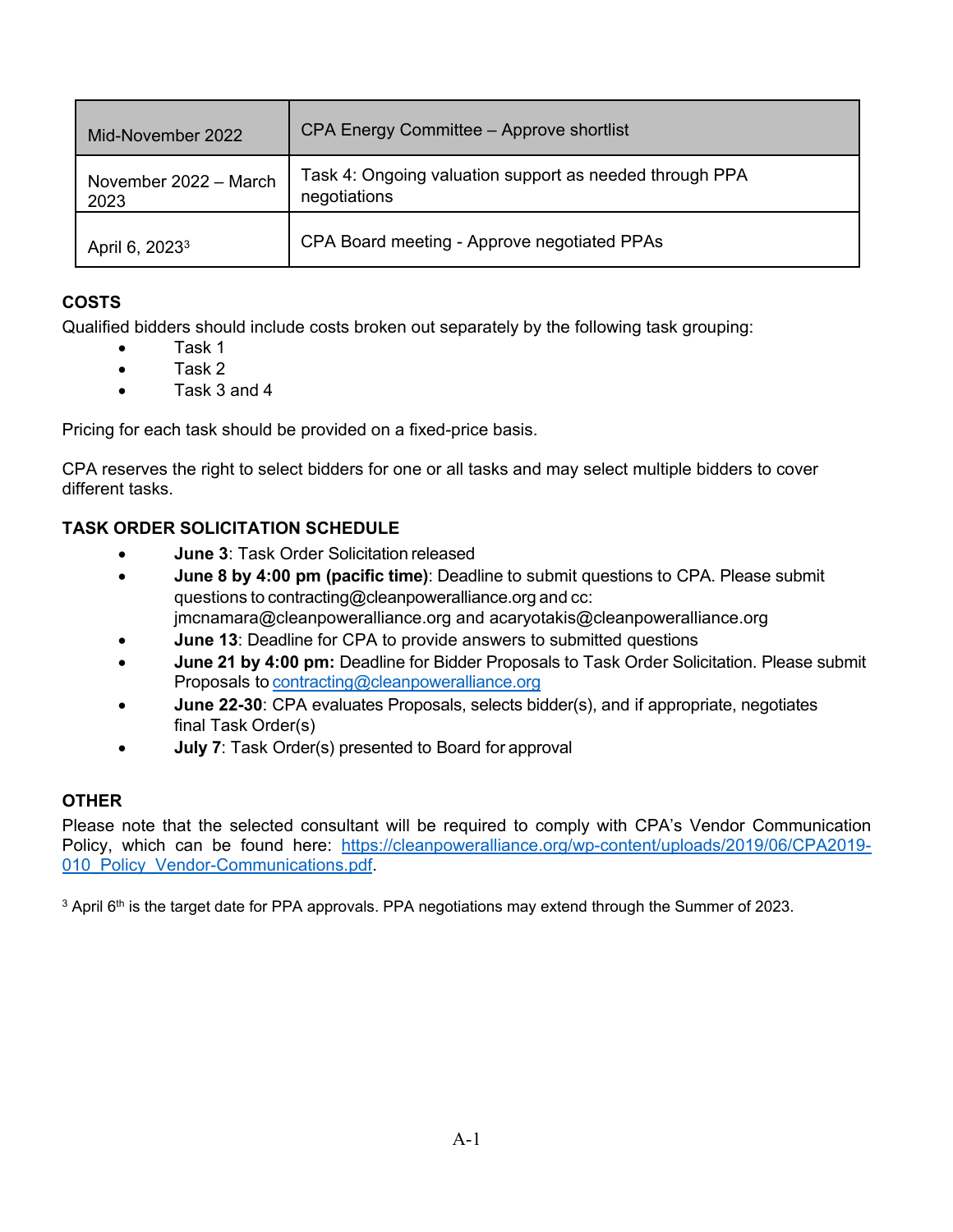#### *EXHIBIT A* **CLEAN POWER ALLIANCE ADMINISTRATION**

#### **CPA's PROJECT DIRECTOR:**

**Name:** Natasha Keefer

**Title:** Vice President, Power Supply

**Address:**

801 S Grand, Suite 400 Los Angeles, CA 90017

**Telephone:** (213) 269-5870

**E-Mail Address:** [nkeefer@cleanpoweralliance.org](mailto:nkeefer@cleanpoweralliance.org)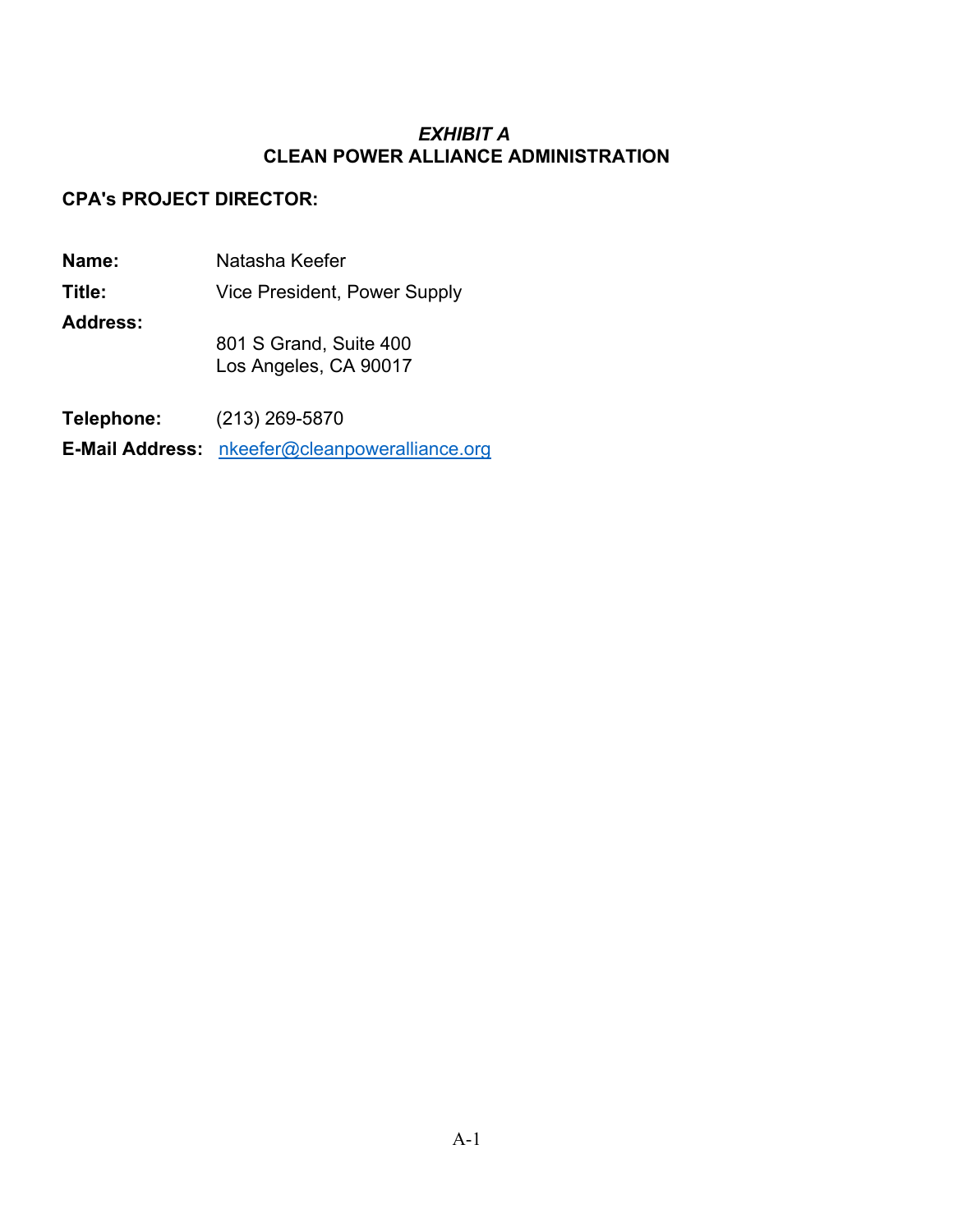### *EXHIBIT B* **CONTRACTOR ADMINISTRATION**

Task Order No. ## CPA Master Agreement No. ###

#### **CONTRACTOR'S PROJECT MANAGER:**

#### **CONTRACTOR'S AUTHORIZED OFFICIAL**

| Name:           |                                                                                                                                                                                                                               |
|-----------------|-------------------------------------------------------------------------------------------------------------------------------------------------------------------------------------------------------------------------------|
| Title:          |                                                                                                                                                                                                                               |
| Address:        | the control of the control of the control of the control of the control of the control of the control of the control of the control of the control of the control of the control of the control of the control of the control |
|                 | <u> 1989 - Johann Stoff, amerikansk politiker (* 1908)</u>                                                                                                                                                                    |
| Telephone:      | <u> 1989 - Johann Barnett, fransk politiker (d. 1989)</u>                                                                                                                                                                     |
| Facsimile:      | <u> 1989 - Johann Barbara, martxa alemaniar arg</u>                                                                                                                                                                           |
| E-Mail Address: | <u> 1989 - Johann Barn, mars ann an t-Amhain Aonaichte ann an t-Aonaichte ann an t-Aonaichte ann an t-Aonaichte a</u>                                                                                                         |
|                 |                                                                                                                                                                                                                               |
|                 |                                                                                                                                                                                                                               |
|                 |                                                                                                                                                                                                                               |
|                 |                                                                                                                                                                                                                               |
|                 |                                                                                                                                                                                                                               |
|                 |                                                                                                                                                                                                                               |
|                 |                                                                                                                                                                                                                               |
|                 |                                                                                                                                                                                                                               |
|                 | E-Mail Address: <u>_______________________________</u>                                                                                                                                                                        |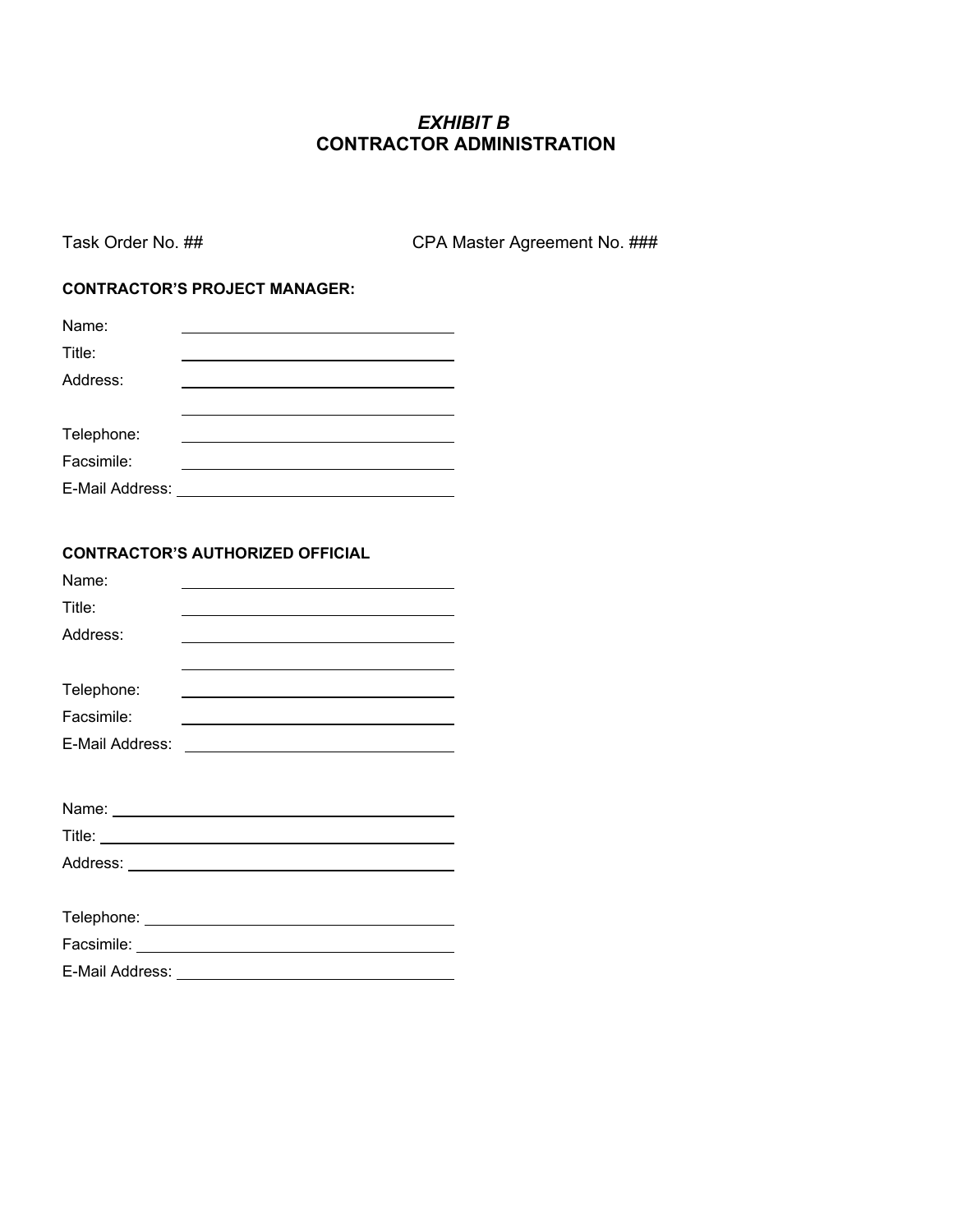# *EXHIBIT C* **MASTER AGREEMENT TASK ORDER (FIXED PRICE PER DELIVERABLE BASIS)**

#### (CONTRACTOR NAME)

| Task Order No. | CPA Master Agreement No. |
|----------------|--------------------------|
|----------------|--------------------------|

**Project** Title: Long-Term RFO Support Services for 2022 Mid-Term Reliability RFO

Period of Performance:

CPA PROJECT DIRECTOR:

CPA TASK ORDER MANAGER

I. GENERAL

Contractor shall satisfactorily perform all the tasks and provide all the deliverables detailed in the Statement of Work attached hereto, on a fixed price per deliverable basis, in compliance with the terms and conditions of Contractor's Master Agreement.

II. PERSONNEL

Contractor shall provide the below-listed personnel:

Skill Category:

| Name: |                                          |
|-------|------------------------------------------|
| Name: | <u> 1989 - Andrea State Barbara, pre</u> |
| Name: | <u> 1989 - Andrea State Barbara, pre</u> |
| Name: |                                          |
| Name: |                                          |

#### III. PAYMENT

A. The Total Maximum Amount that CPA shall pay Contractor for all deliverables to be provided under this Task Order is shown below:<br>Deliverable Maximum Amount

| <u>UVIII VULUVIV</u>                                                   |                      | ,,,,,,,,,,,,,,,,,,,,,,,,,,,,,, |  |
|------------------------------------------------------------------------|----------------------|--------------------------------|--|
| Pre-RFO Activities (Task Order Deliverable 1)                          |                      |                                |  |
| <b>RFO Administration (Task Order Deliverable 2)</b>                   |                      |                                |  |
| RFO Evaluation & Negotiation Support<br>(Task Order Deliverable 3 & 4) |                      |                                |  |
|                                                                        | Total Maximum Amount |                                |  |
|                                                                        |                      |                                |  |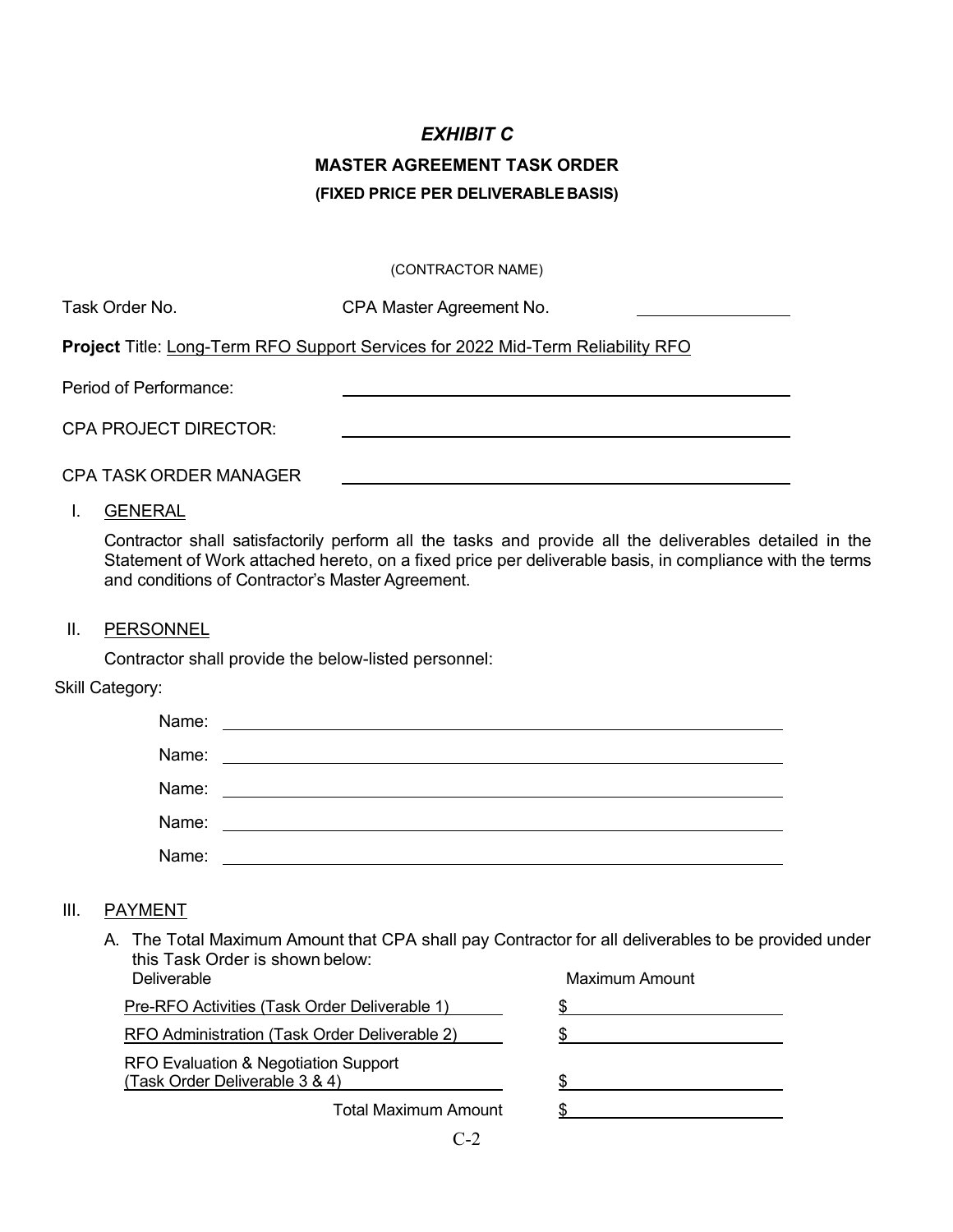- B. Contractor shall satisfactorily provide and complete all required deliverables in accordance with Statement of Work notwithstanding the fact that total payment from CPA for all deliverables shall not exceed the Total Maximum Amount in III.A,above.
- C. Contractor shall submit all invoices under this Task Order to:

 Clean Power Alliance Attn: Accounts Payable 801 S. Grand Ave, Ste. 400 Los Angeles, CA 90017 Email: accountspayable@cleanpoweralliance.org

#### IV. SERVICES

In accordance with Master Agreement Section 2, Contractor may not be paid for any task, deliverable, service, or other work that is not specified in this Task Order, and/or that utilizes personnel not specified in this Task Order, and/or that exceeds the Total Maximum Amount of this Task Order, and/or that goes beyond the expiration date of this Task Order.

ALL TERMS OF THE MASTER AGREEMENT SHALL REMAIN IN FULL FORCE AND EFFECT. THE TERMS OF THE MASTER AGREEMENT SHALL GOVERN AND TAKE PRECEDENCE OVER ANY CONFLICTING TERMS AND/OR CONDITIONS IN THIS TASK ORDER. NEITHER THE RATES NOR ANY OTHER SPECIFICATIONS IN THIS TASK ORDER ARE VALID OR BINDING IF THEY DO NOT COMPLY WITH THE TERMS AND CONDITIONS OF THE MASTER AGREEMENT.

Contractor's signature on this Task Order document confirms Contractor's awareness of the terms and conditions of the Master Agreement and specifically with the provisions of Section 2 of the Master Agreement, which establish that Contractor shall not be entitled to any compensation whatsoever for any task, deliverable, service, or other work:

- A. That is not specified in this Task Order,and/or
- B. That utilizes personnel not specified in this Task Order, and/or
- C. That exceeds the Total Maximum Amount of this Task Order,and/or
- D. That goes beyond the expiration date of this Task Order.

REGARDLESS OF ANY ORAL PROMISE MADE TO CONTRACTOR BY ANY CLEAN POWER ALLIANCE PERSONNEL WHATSOEVER.

| <b>CONTRACTOR</b> | <b>CLEAN POWER ALLIANCE</b> |  |
|-------------------|-----------------------------|--|
| By:               | BY.                         |  |
| Name:             | Name:                       |  |
| Title:            | Title:                      |  |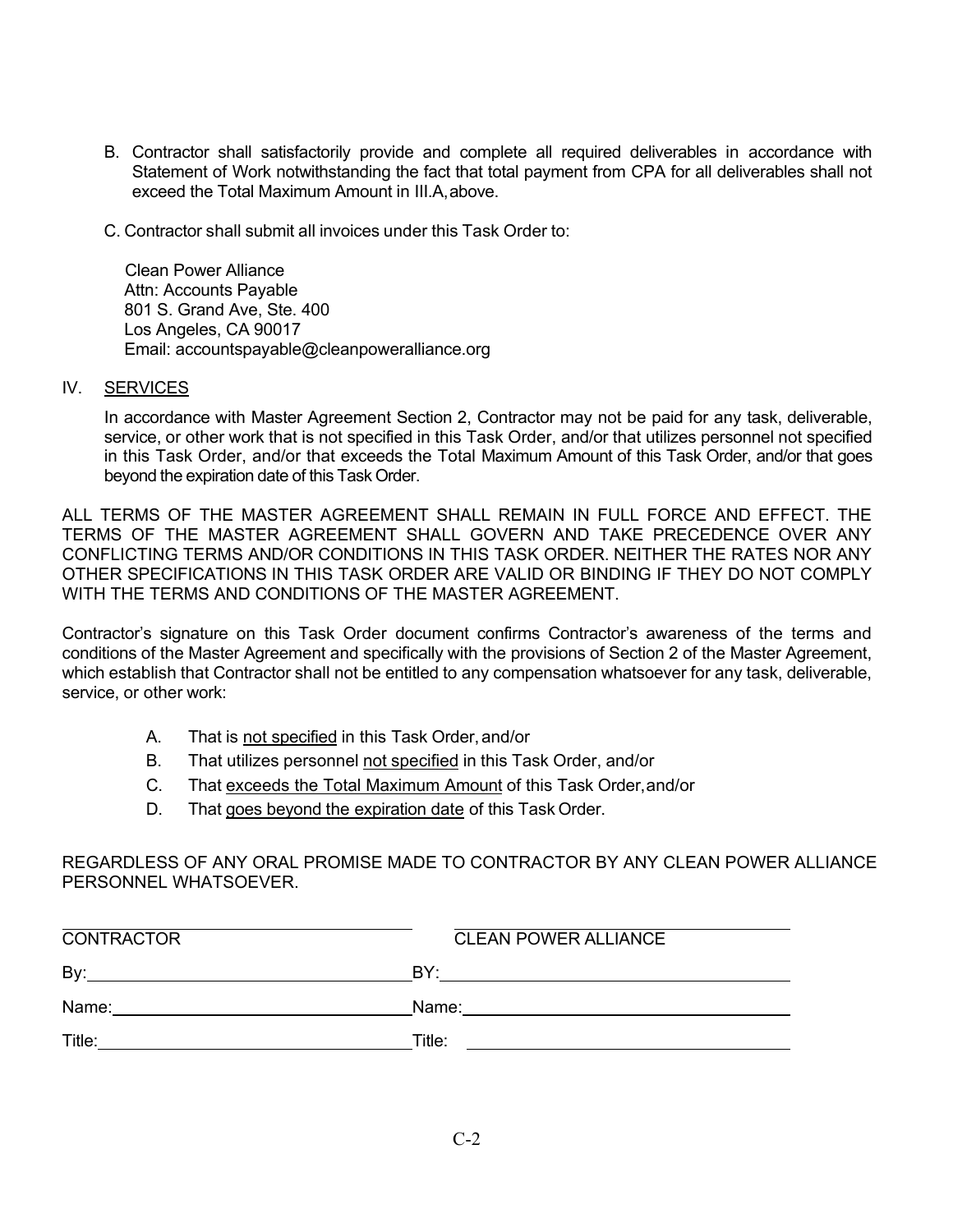### *EXHIBIT D*

## **FORMS REQUIRED FOR EACH TASK ORDER BEFORE WORK BEGINS**

- D1 CERTIFICATION OF EMPLOYEE STATUS
- D2 CERTIFICATION OF NO CONFLICT OF INTEREST
- D3 CONTRACTOR ACKNOWLEDGEMENT AND CONFIDENTIALITY AGREEMENT
- D4 CONTRACTOR/SUBCONTRACTOR EMPLOYEE ACKNOWLEDGEMENT AND CONFIDENTIALITY AGREEMENT
- D5 CAMPAIGN CONTRIBUTIONS DISCLOSURE FORM
- D6 CALIFORNIA PUBLIC RECORDS ACT ACKNOWLEDGEMENT AND AGREEMENT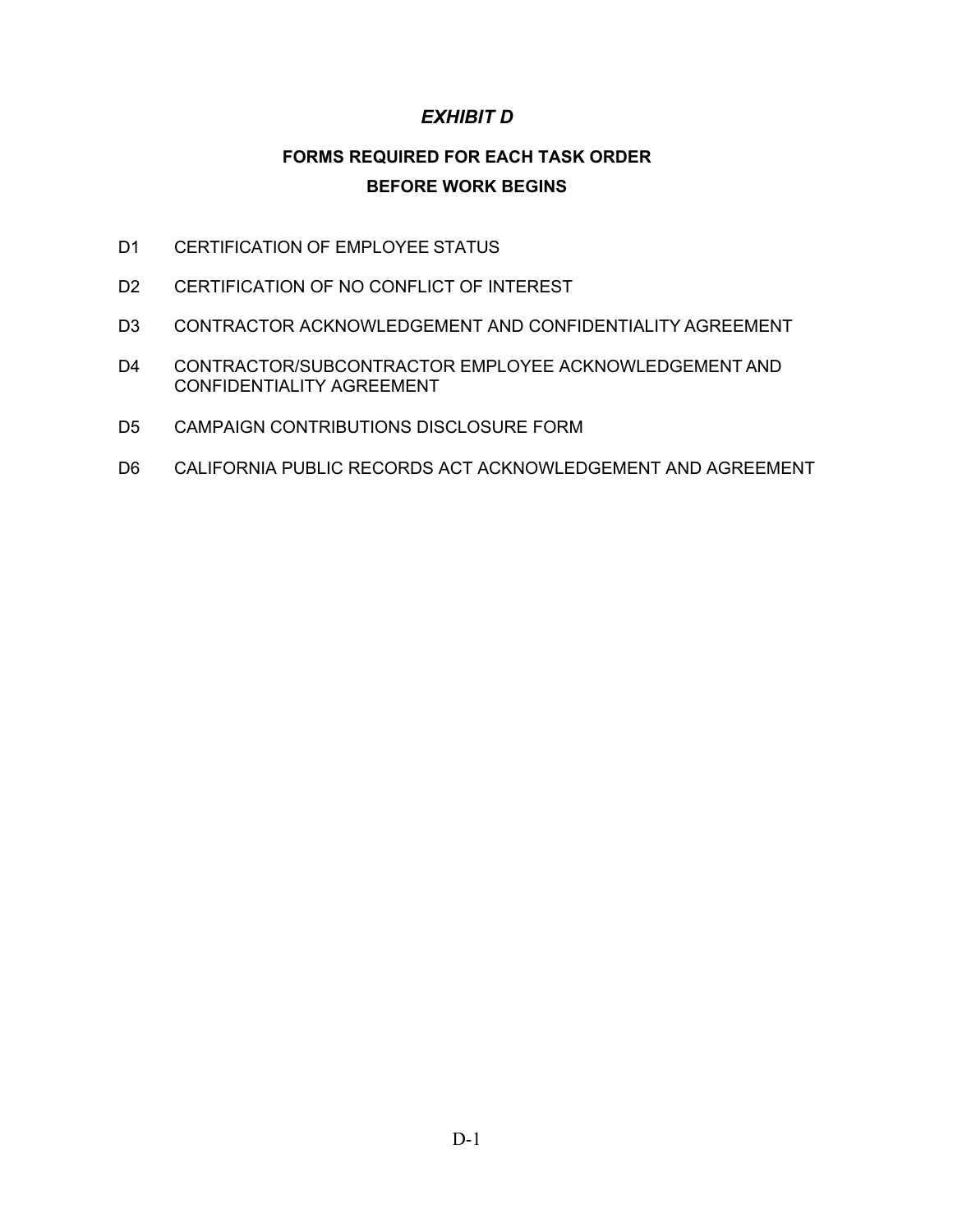#### **EXHIBIT D1 CERTIFICATION OF EMPLOYEE STATUS**

| CONTRACTORNAME: |  |
|-----------------|--|
|                 |  |

Task Order No. 2 CPA Master Agreement No.:

I CERTIFY THAT: (1) I am an Authorized Official of Contractor; (2) the individual(s) named below is(are) Contractor's employee(s) or subcontractor; (3) applicable state and federal income tax, FICA, unemployment insurance premiums, and workers' compensation insurance premiums, in the correct amounts required by state and federal law, will be withheld as appropriate, and paid by Contractor for the individual(s) named below or for its subcontractor (if applicable) for the entire time period covered by the attached Task Order. The Contractor shall be solely responsible for any and all payments to its employees or subcontractor

#### EMPLOYEES/SUBCOTRACTOR

| 1  |  |
|----|--|
| 2. |  |
| 3. |  |
| 4. |  |
|    |  |

I declare under penalty of perjury that the foregoing is true and correct.

Signature of Authorized Official

Printed Name of Authorized Official

Title of Authorized Official

**Date**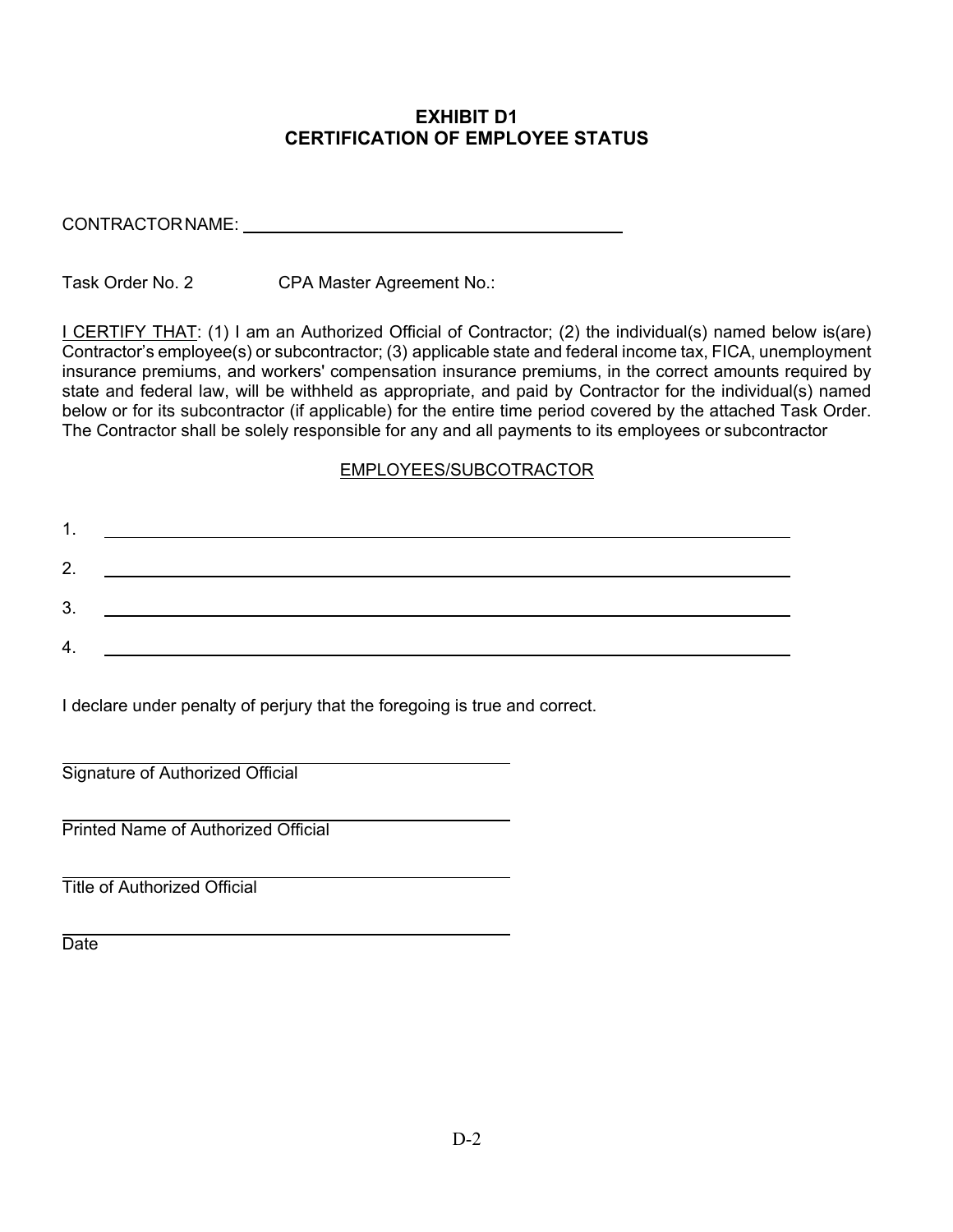### **EXHIBIT D2 CERTIFICATION OF NO CONFLICT OF INTEREST**

CONTRACTOR NAME:

Task Order No. CPA Master Agreement No.

The Clean Power Alliance will not contract with, and shall reject any response to the Pre-Qualification RFQ submitted by, the persons or entities specified below, unless the Executive Directorfinds that special circumstances existwhich justify the approval of such contract:

- 1. Employees of CPA or staff of any of the members or members of the Board of CPA.
- 2. Profit-making firms or businesses in which its employees may have participated in the preparation of the bid or proposal of the TaskOrder.

Contractor hereby declares and certifies that no Contractor personnel, nor any other person acting on Contractor's behalf, including any subcontractors, who prepared and/or participated in the preparation of the bid or proposal submitted for the Task Order specified above, has a conflict that would prevent them from completing the Task Order.

I declare under penalty of perjury that the foregoing is true and correct.

Signature of Authorized Official

Printed Name of Authorized Official

Title of Authorized Official

Date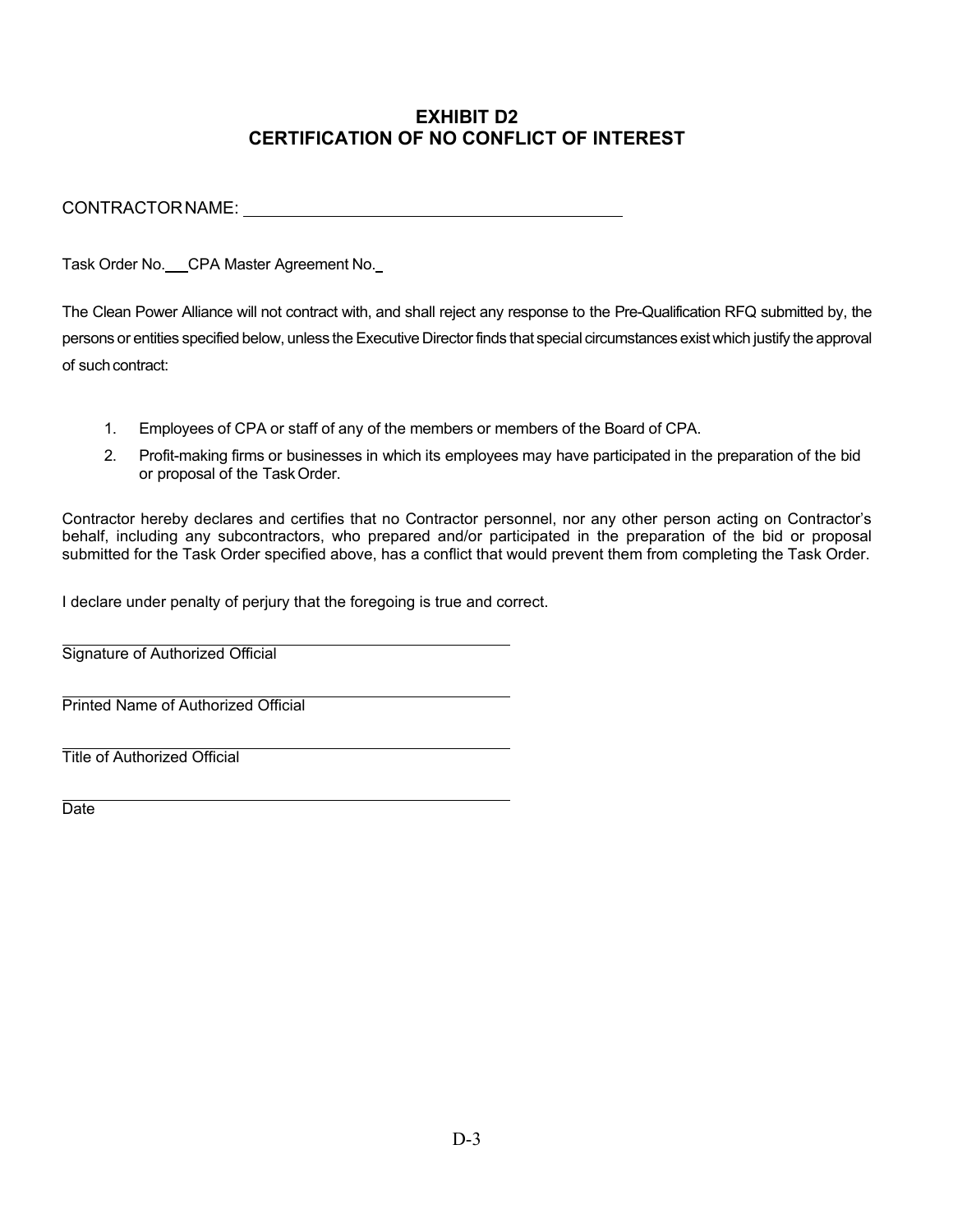#### **EXHIBIT D3 CONTRACTOR ACKNOWLEDGEMENT AND CONFIDENTIALITY AGREEMENT**

Contractor Name

Task Order No. CPA Master Agreement No. 2022-XX-XX

#### GENERAL INFORMATION:

The Contractor referenced above has entered into a Master Agreement with the Clean Power Alliance to provide certain services to CPA. Contractor is required to sign this Contractor Acknowledgement and Confidentiality Agreement.

#### CONTRACTOR ACKNOWLEDGEMENT:

Contractor understands and agrees that the Contractor employees, consultants, outsourced vendors, subcontractors, and independent contractors (Contractor's Staff) that will provide services in the above referenced agreement are Contractor's sole responsibility. Contractor understands and agrees that Contractor's Staff must rely exclusively upon Contractor for payment of salary and any and all other benefits payable by virtue of Contractor's Staff's performance of work under the above-referenced Master Agreement.

Contractor understands and agrees that Contractor's Staff are not employees of CPA for any purpose whatsoever and that Contractor's Staff do not have and will not acquire any rights or benefits of any kind from CPA by virtue of my performance of work under the abovereferenced Master Agreement. Contractor understands and agrees that Contractor's Staff will not acquire any rights or benefits from CPA pursuant to any agreement between any person or entity and CPA.

#### CONFIDENTIALITY AGREEMENT:

Contractor and Contractor's Staff may be involved with work pertaining to services provided by the CPA and, if so, Contractor and Contractor's Staff may have access to confidential data and information pertaining to persons and/or entities receiving services from CPA. In addition, Contractor and Contractor's Staff may also have access to proprietary information supplied by other vendors doing business with CPA, including advanced meter infrastructure data or similarly sensitive or confidential information. In addition, Contractor and Contractor's Staff may also have access to proprietary information supplied by other vendors doing business with CPA. CPA has a legal obligation to protect all such confidential data and information in its possession, especially advanced meter data, or similar sensitive or confidential data and information. Contractor and Contractor's Staff understand that if they are involved in CPA work, CPA must ensure that Contractor and Contractor's Staff will protect the confidentiality of such data and information. Consequently, Contractor must sign this Confidentiality Agreement as a condition of work to be provided by Contractor's Staff for CPA.

Contractor and Contractor's Staff hereby agrees that they will not divulge to any unauthorized person any data or information obtained while performing work pursuant to the above-referenced Master Agreement between Contractor and the CPA. Contractor and Contractor's Staff agree to forward all requests for the release of any data or information received to CPA Project Director.

Contractor and Contractor's Staff agree to keep confidential all records and all data and information pertaining to persons and/or entities receiving services from CPA, Contractor proprietary information and all other original materials produced, created, or provided to Contractor and Contractor's Staff under the above-referenced Master Agreement. Contractor and Contractor's Staff agree to protect these confidential materials against disclosure to other than Contractor or CPA employees who have a need to know the information. Contractor and Contractor's Staff agree that if proprietary information supplied by other CPA vendors is provided during this employment, Contractor and Contractor's Staff shall keep such informationconfidential.

Contractor and Contractor's Staff agree to report any and all violations of this agreement by Contractor and Contractor's Staff and/or by any other person of whom Contractor andContractor's Staff become aware.

Contractor and Contractor's Staff acknowledge that violation of this Confidentiality and Acknowledgement Agreement may subject Contractor and Contractor's Staff to civil and/or criminal action and that CPA may seek all possible legal redress.

| SIGNATURE:    |   | ר∆ר |  |  |
|---------------|---|-----|--|--|
| PRINTED NAME: | ౼ |     |  |  |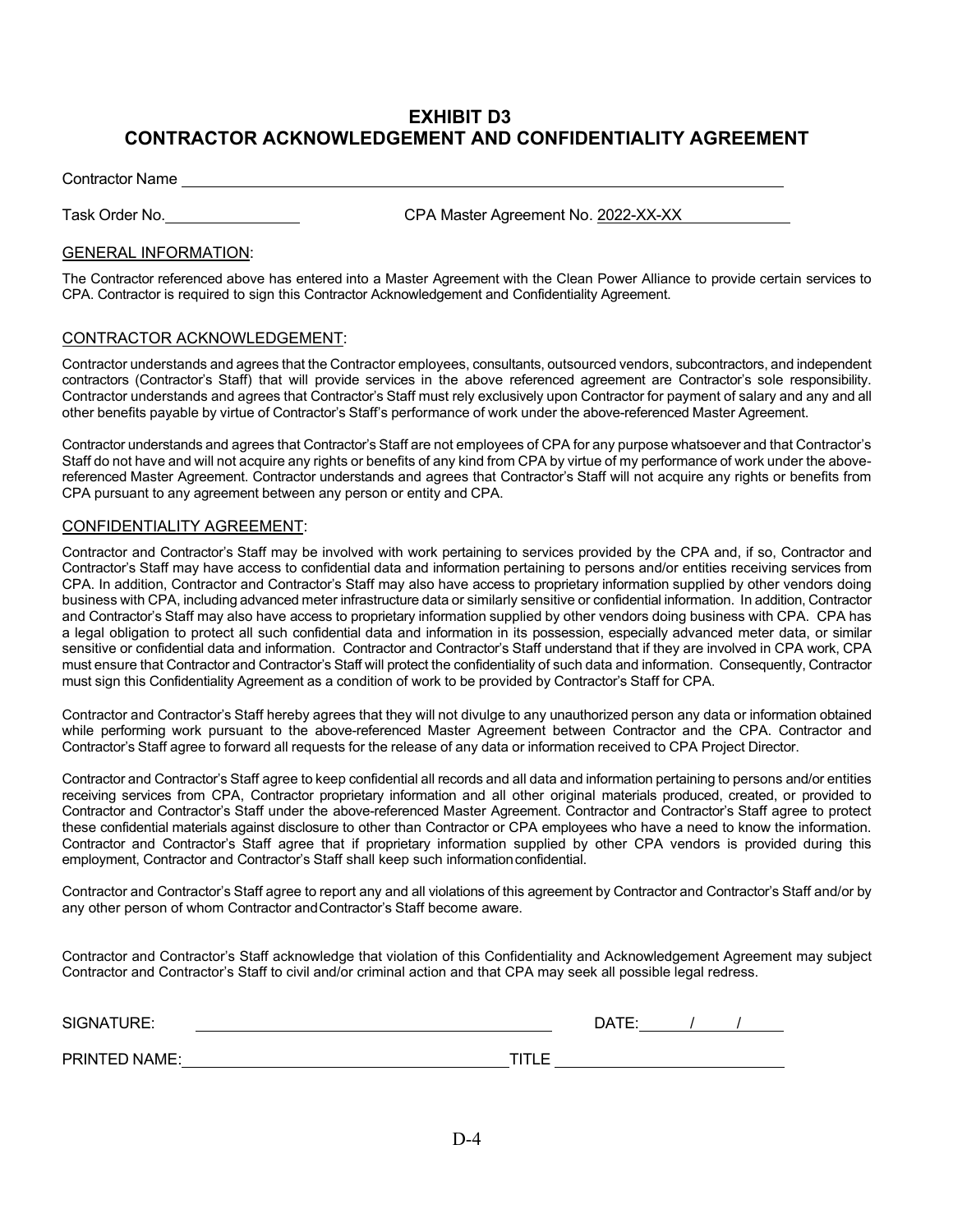#### **EXHIBIT D4 CONTRACTOR NON-EMPLOYEE ACKNOWLEDGEMENT AND CONFIDENTIALITY AGREEMENT**

Contractor Name:

Employee/Subcontractor Name:

Task Order No. CPA Master Agreement No. 2022-XX-XX

#### GENERAL INFORMATION:

The Contractor referenced above has entered into a Master Agreement with the CPA to provide certain services to CPA. CPA requires your signature on this Contractor Non-Employee Acknowledgement and Confidentiality Agreement.

#### NON-EMPLOYEE ACKNOWLEDGEMENT:

I understand and agree that the Contractor referenced above has exclusive control for purposes of the above-referenced Master Agreement. I understand and agree that I must rely exclusively upon the Contractor referenced above for payment of salary andany and all other benefits payable to me or on my behalf by virtue of my performance of work under the above-referencedMaster Agreement.

I understand and agree that I am not an employee of the CPA for any purpose whatsoever and that I do not have and will not acquire any rights or benefits of any kind from CPA by virtue of my performance of work under the above-referenced Master Agreement. I understand and agree that I do not have and will not acquire any rights or benefits from CPA pursuant to any agreement between any person or entity and CPA.

I understand and agree that I may be required to undergo a background and security investigation(s). I understand and agree that my continued performance of work under the above-referenced Master Agreement is contingent upon my passing, to the satisfaction of CPA, any and all such investigations. I understand and agree that my failure to pass, to the satisfaction of CPA, any such investigation shall result in my immediate release from performance under this and/or any future agreements with the CPA.

#### CONFIDENTIALITY AGREEMENT:

I may be involved with work pertaining to services provided by CPA and, if so, I may have access to confidential data and information pertaining to persons and/or entities receiving services from CPA, including advanced meter infrastructure data and similarly sensitive information. In addition, I may also have access to proprietary information supplied by other vendors doing business with CPA. The County has a legal obligation to protect all such confidential data and information in its possession, especially advanced meter infrastructure data or similarly sensitive confidential data and information. I understand that if I am involved in CPA work, CPA must ensure that I, too, will protect the confidentiality of such data and information. Consequently, I understand that I must sign this agreement as a condition of my work to be provided by the above-referenced Contractor for CPA. I have read this agreement and have taken due time to consider it prior tosigning.

I hereby agree that I will not divulge to any unauthorized person any data or information obtained while performing work pursuant to the above-referenced Master Agreement between the above-referenced Contractor and CPA. I agree to forward all requests for the release of any data or information received by me to the above-referenced Contractor.

I agree to keep confidential all data and information pertaining to persons and/or entities receiving services from CPA, Contractor proprietary information, and all other original materials produced, created, or provided to or by me under the above-referenced Master Agreement. I agree to protect these confidential materials against disclosure to other than the above-referenced Contractor or CPA employees who have a need to know the information. I agree that if proprietary information supplied by other CPA vendors is provided to me, I shall keep such informationconfidential.

I agree to report to the above-referenced Contractor any and all violations of this agreement by myself and/or by any other person of whom I become aware. I agree to return all confidential materials to the above-referenced Contractor upon completion of this Master Agreement or termination of my services hereunder, whichever occurs first.

| SIGNATURE:    | DATE: |  |  |
|---------------|-------|--|--|
| PRINTED NAME: |       |  |  |
| POSITION:     |       |  |  |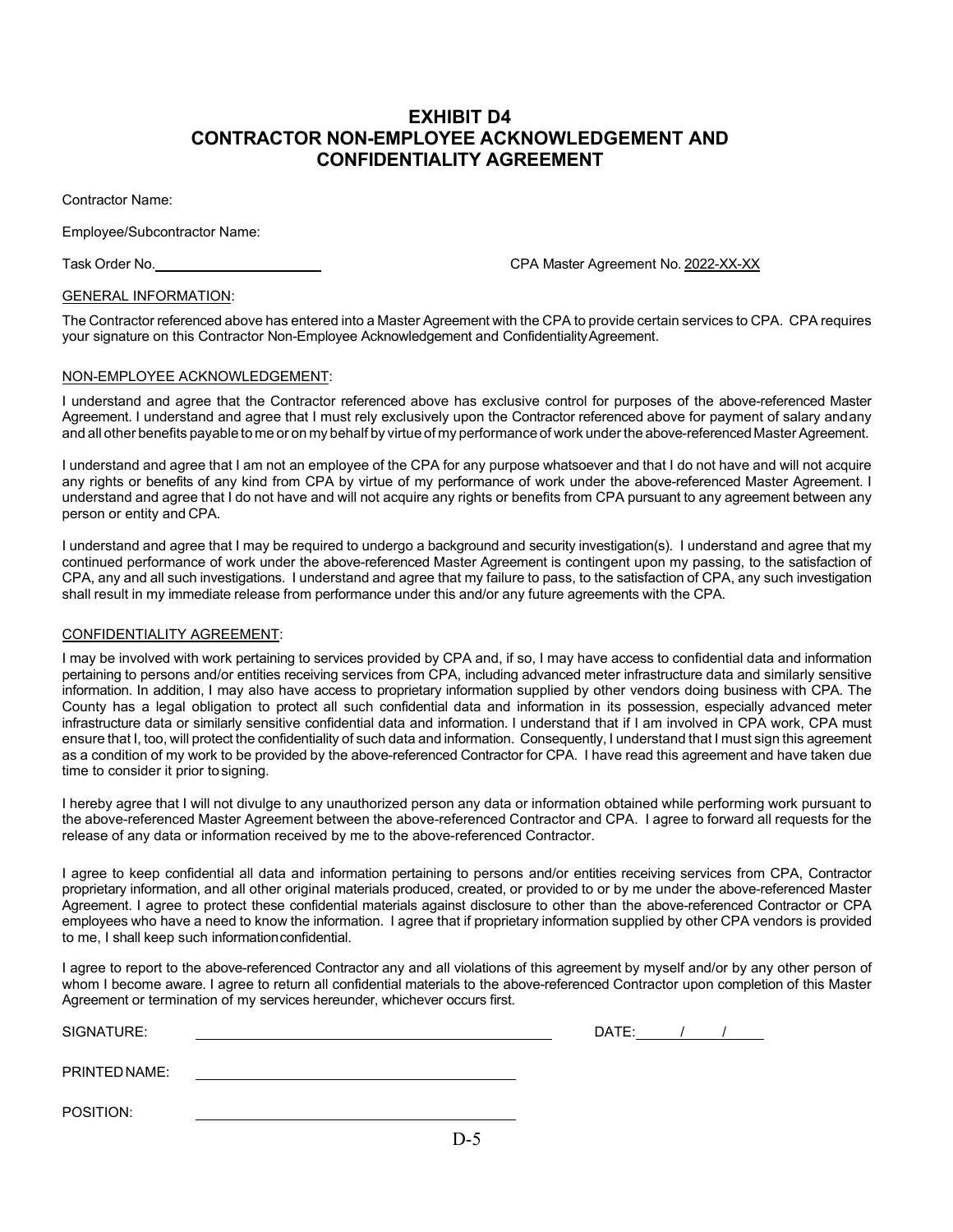### **EXHIBIT D5 CAMPAIGN CONTRIBUTIONS DISCLOSURE FORM**

#### **Government Code Section 84308**

In accordance with California law, bidders and contracting parties are required to disclose, at the time a proposal is submitted or pre-qualified provider receives a Task Order solicitation, information relating to any campaign contributions made to Clean Power Alliance of Southern California's (CPA) Regular or Alternate Directors, including: the name of the party making the contribution (which includes any parent, subsidiary or otherwise related business entity, as defined below), the amount of the contribution, and the date the contribution was made. 2 Cal. Code of Regs. (C.C.R.) §18438.8(b).

California law prohibits a party, participant, or an agent, from making campaign contributions to a CPA Director of more than \$250 while their contract is pending before the CPA Board; and *further prohibits a campaign contribution from being made for three (3) months following the date of the final decision by the CPA Board*. Gov't Code §84308(d).

For purposes of reaching the \$250 limit, the campaign contributions of the bidder or contractor plus contributions by its parents, affiliates, and related companies of the contractor or bidder are added together. 2 C.C.R. §18438.5.

In addition, a CPA Director must abstain from voting on a contract or permit if they have received a campaign contribution from a party or participant to the proceeding, or agent, totaling more than \$250 in the 12-month period prior to the consideration of the item by the CPA Board. Gov't Code §84308(c).

The names of the Regular and Alternate Directors and their member agency is attached hereto as Attachment 1.

\* \* \* \* \* \* \* \*

Every bidder or contractor must disclose as follows:

#### **Section 1**

Bidder/Contractor (Legal Name) .

List any parent, subsidiaries, or otherwise affiliated business entities of Contractor (See definitions in 2 C.C.R.. §18703.1(d)):

\*Attach additional pages, if necessary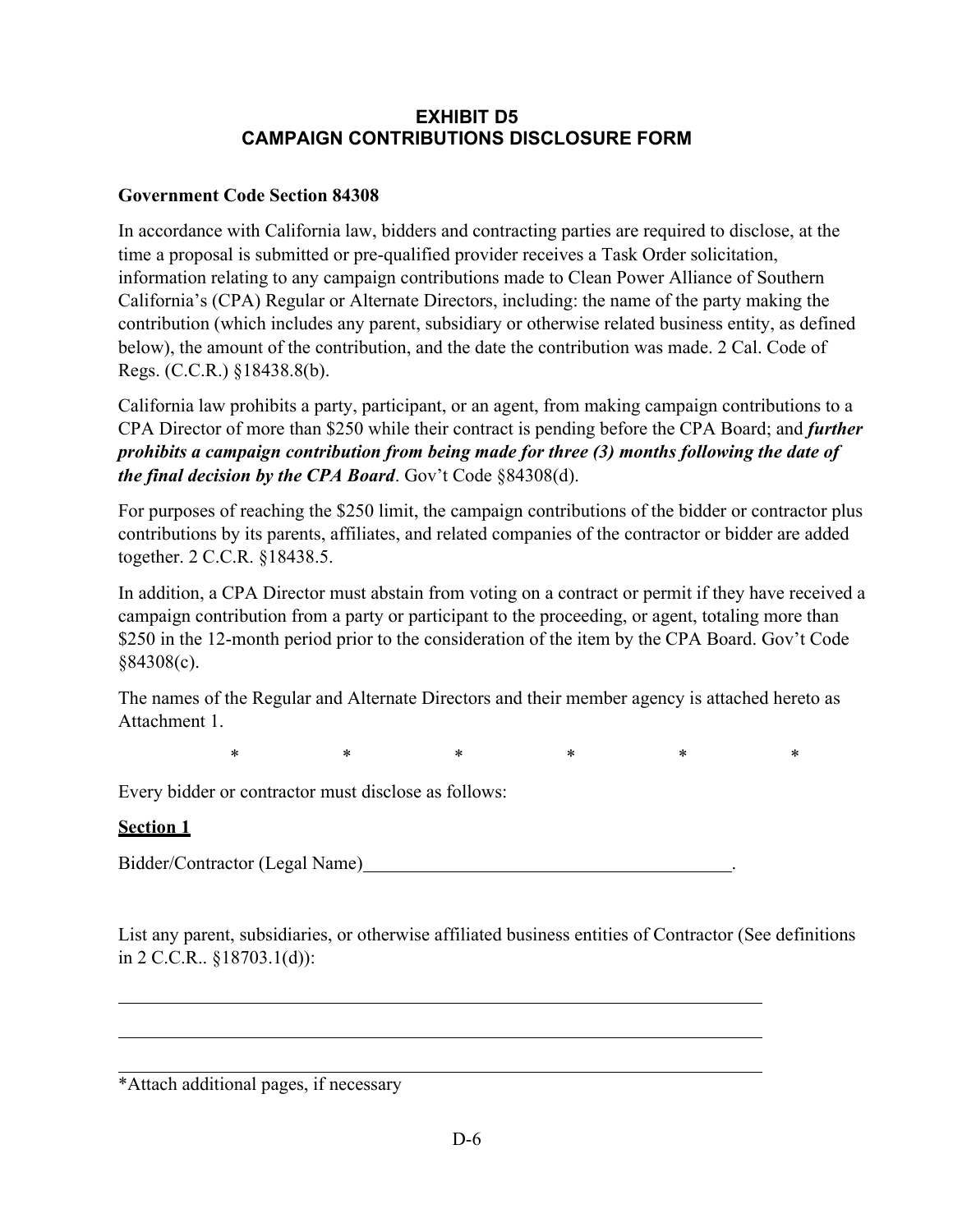#### **Section 2**

Has Contractor or Bidder (identified in Section I) and/or any parent, subsidiary, or affiliated company, or agent thereof, made a campaign contribution(s) totaling \$250 or more in the aggregate to a Director of CPA's Board in the 12 months preceding the date of execution of this disclosure?

| Yes |  |
|-----|--|
| No  |  |

If YES, proceed to Section 3 and complete. Then, sign and date under Section 4.

If NO, proceed to Section 4.

### **Section 3**

| Regular/Alternate<br><b>Director</b> | <b>Amount of</b><br><b>Contribution</b> | Date of<br><b>Contribution</b> |
|--------------------------------------|-----------------------------------------|--------------------------------|
|                                      |                                         |                                |
|                                      |                                         |                                |
|                                      |                                         |                                |
|                                      |                                         |                                |

\*Attach additional pages, if necessary

### **Section 4**

I, [print name] am authorized to sign this disclosure on behalf of the Contractor/Bidder identified in Section 1. I acknowledge and understand Government Code Section 84308 requirements. I declare the foregoing disclosures to be true and correct.

TITLE:

DISCLOSURE DATE: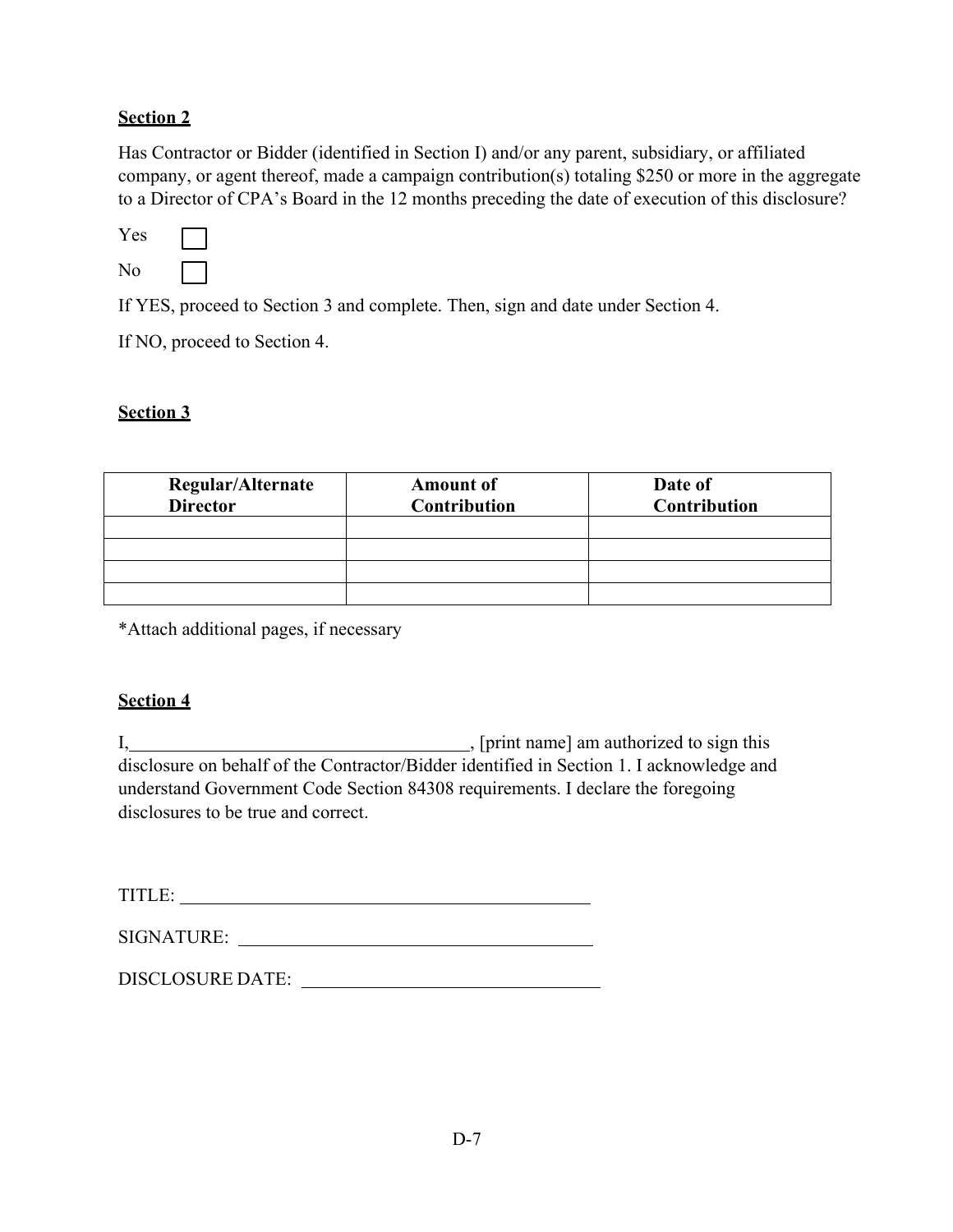### **Exhibit D5 - Attachment 1 REGULAR DIRECTORS**

| <b>County/City</b>        | <b>Regular Directors</b> |  |
|---------------------------|--------------------------|--|
| 1. Agoura Hills           | Deborah Klein Lopez      |  |
| 2. Alhambra               | Jeff Maloney             |  |
| 3. Arcadia                | Sho Tay                  |  |
| 4. Beverly Hills          | <b>Julian Gold</b>       |  |
| 5. Calabasas              | <b>Mary Sue Maurer</b>   |  |
| 6. Camarillo              | Susan Santangelo         |  |
| <b>7. Carson</b>          | Jawane Hilton            |  |
| 8. Claremont              | Corey Calaycay           |  |
| 9. Culver City            | Daniel Lee               |  |
| 10. Downey                | <b>Catherine Alvarez</b> |  |
| 11. Hawaiian Gardens      | Luis Roa                 |  |
| 12. Hawthorne             | Alex Monteiro            |  |
| 13. LA County             | Sheila Kuehl             |  |
| 14. Malibu                | Mikke Pierson            |  |
| 15. Manhattan Beach       | <b>Hildy Stern</b>       |  |
| 16. Moorpark              | <b>Janice Parvin</b>     |  |
| 17. Ojai                  | <b>Betsy Stix</b>        |  |
| 18. Oxnard                | <b>Bert Perello</b>      |  |
| 19. Paramount             | Vilma Cuellar Stallings  |  |
| 20. Redondo Beach         | <b>Christian Horvath</b> |  |
| 21. Rolling Hills Estates | Steve Zuckerman          |  |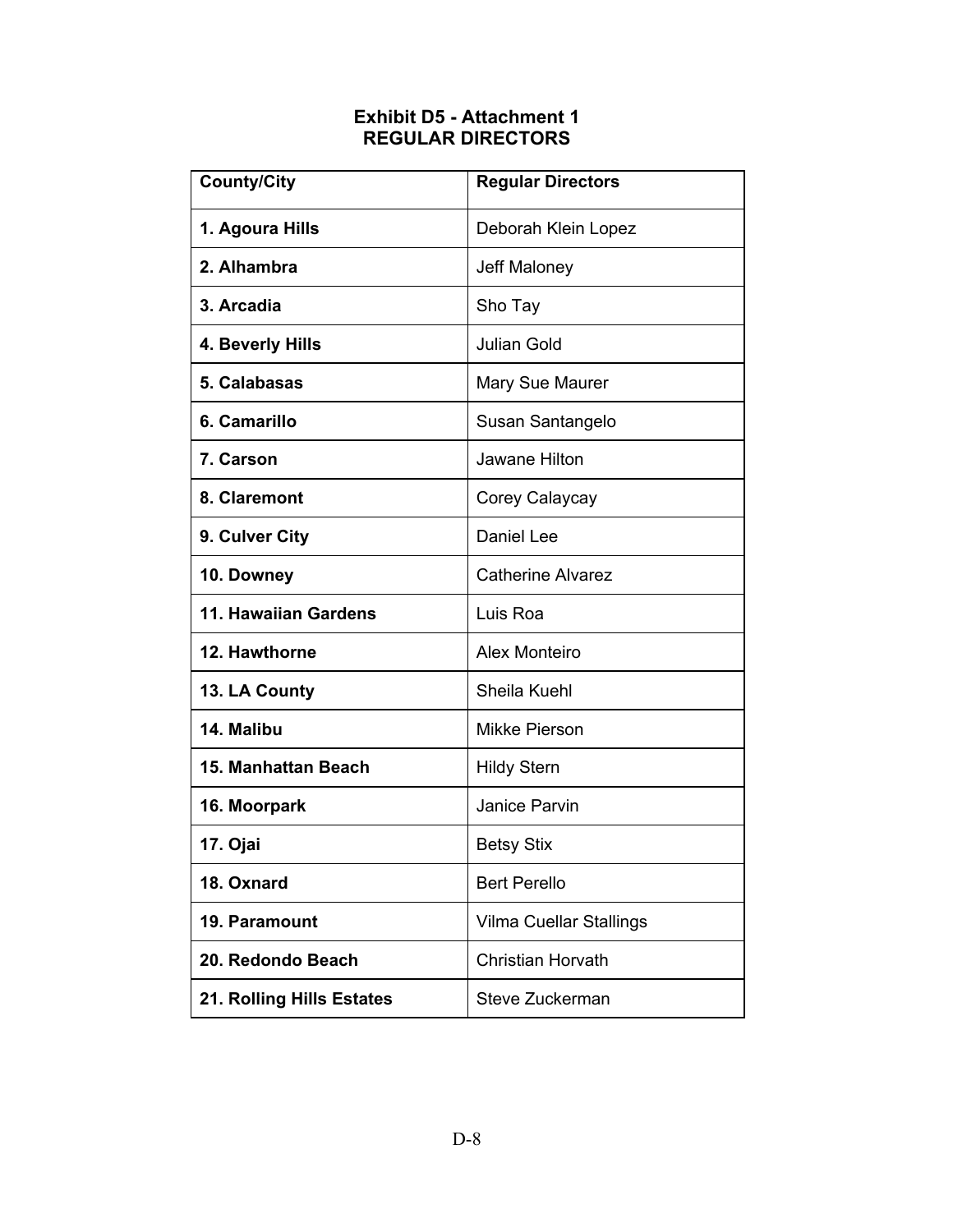| 22. Santa Monica     | Gleam Davis          |  |
|----------------------|----------------------|--|
| 23. Sierra Madre     | Robert Parkhurst     |  |
| 24. Simi Valley      | <b>Ruth Luevanos</b> |  |
| 25. South Pasadena   | Diana Mahmud         |  |
| 26. Temple City      | Fernando Vizcarra    |  |
| 27. Thousand Oaks    | Kevin McNamee        |  |
| 28. City of Ventura  | Sofia Rubalcava      |  |
| 29. Ventura County   | Linda Parks          |  |
| 30. West Hollywood   | Lindsey Horvath      |  |
| 31. Westlake Village | <b>Ned Davis</b>     |  |
| 32. Whittier         | Fernando Dutra       |  |

## **ALTERNATE DIRECTOR(S)**

| <b>County/City</b>   | <b>Alternate Director(s)</b>               |  |
|----------------------|--------------------------------------------|--|
| 1. Agoura Hills      | Linda Nothrup<br>Louis Celaya              |  |
| 2. Alhambra          | Adele Andrade-Stadler                      |  |
| 3. Arcadia           | Dominic Lazzaretto                         |  |
| 4. Beverly Hills     | <b>Robert Wunderlich</b>                   |  |
| 5. Calabasas         | David Shapiro<br><b>Michael McConville</b> |  |
| 6. Camarillo         | Sean Mulchay<br><b>Tony Trembley</b>       |  |
| 7. Carson            | Cedric L. Hicks Sr.<br>Reata Kulcsar       |  |
| 8. Claremont         | Jennifer Stark                             |  |
| 9. Culver City       | Yasmine-Imani McMorrin<br>Joe Susca        |  |
| 10. Downey           | <b>Blanca Pacheco</b>                      |  |
| 11. Hawaiian Gardens | Ramie L. Torres                            |  |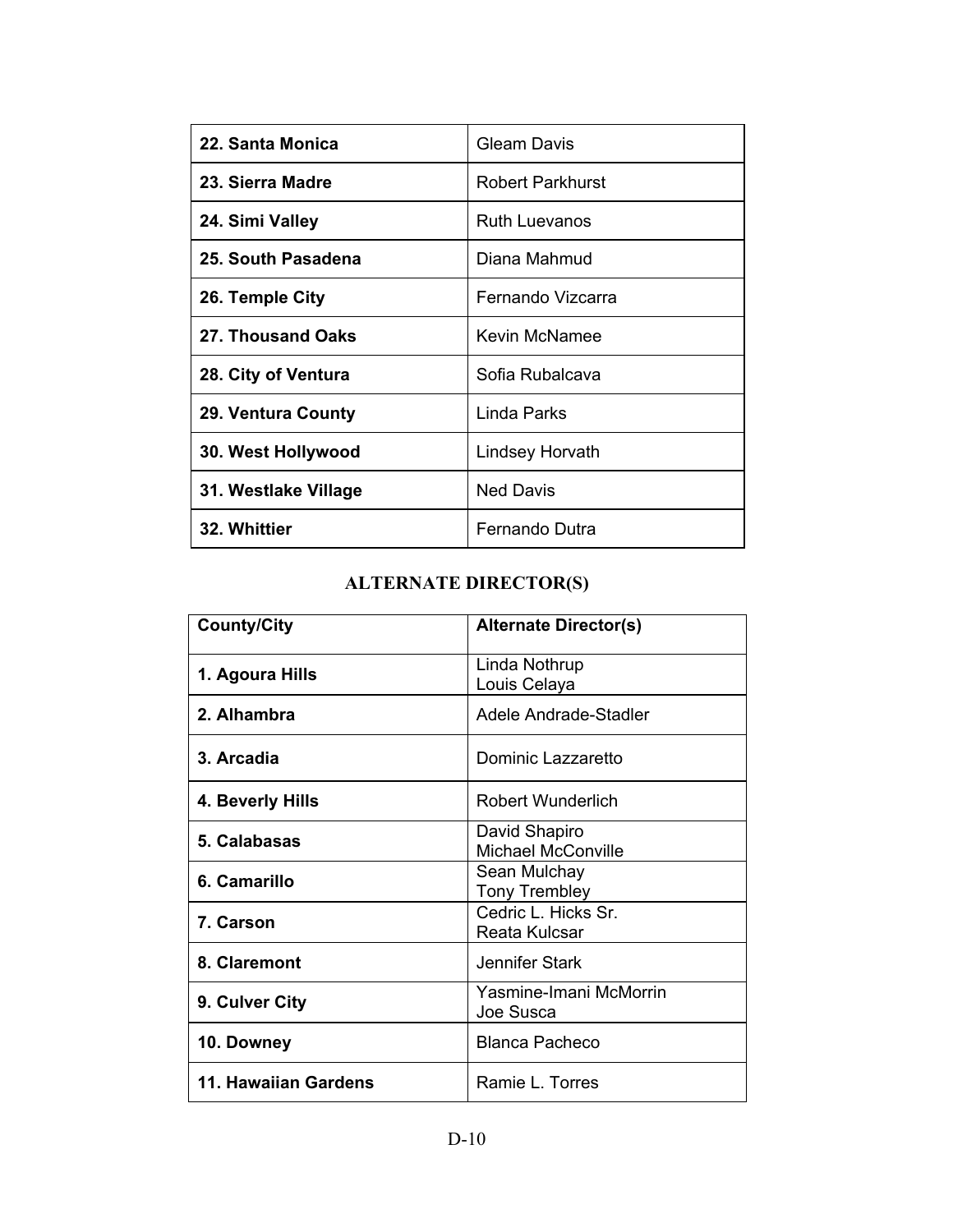| 12. Hawthorne              | Akbar Farokhi                                     |  |  |
|----------------------------|---------------------------------------------------|--|--|
| 13. LA County              | <b>Holly Mitchell</b><br>Gary Gero                |  |  |
| 14. Malibu                 | <b>Steve Uhring</b><br><b>Christine Shen</b>      |  |  |
| <b>15. Manhattan Beach</b> | <b>Richard Montgomery</b><br>Dana Murray          |  |  |
| 16. Moorpark               | <b>Jessica Sandifer</b>                           |  |  |
| 17. Ojai                   | <b>William Weirick</b><br><b>Michelle Ellison</b> |  |  |
| 18. Oxnard                 | <b>Vianey Lopez</b><br>Kathleen Mallory           |  |  |
| 19. Paramount              | Isabel Aguayo<br>Adriana Figueroa                 |  |  |
| 20. Redondo Beach          | <b>Ted Semaan</b><br><b>Todd Lowenstein</b>       |  |  |
| 21. Rolling Hills Estates  | Debby Stegura<br>Jeannie Naughton                 |  |  |
| 22. Santa Monica           | Pam O'Connor                                      |  |  |
| 23. Sierra Madre           | <b>Kelly Kriebs</b>                               |  |  |
| 24. Simi Valley            | Keith Mashburn<br>Samantha Argabrite              |  |  |
| 25. South Pasadena         | <b>Michael Caccioti</b><br>Kim Hughes             |  |  |
| 26. Temple City            | <b>William Man</b><br><b>Tom Chavez</b>           |  |  |
| 27. Thousand Oaks          | <b>Cliff Finley</b><br><b>Helen Cox</b>           |  |  |
| 28. City of Ventura        | Mike Johnson<br>Joe Yahner                        |  |  |
| 29. Ventura County         | <b>Carmen Ramirez</b>                             |  |  |
| 30. West Hollywood         | Lauren Meister<br>Robyn Eason                     |  |  |
| 31. Westlake Village       | Susan McSweeney<br>Phillippe Eskandar             |  |  |
| 32. Whittier               | Henry Bouchot<br><b>Vicki Smith</b>               |  |  |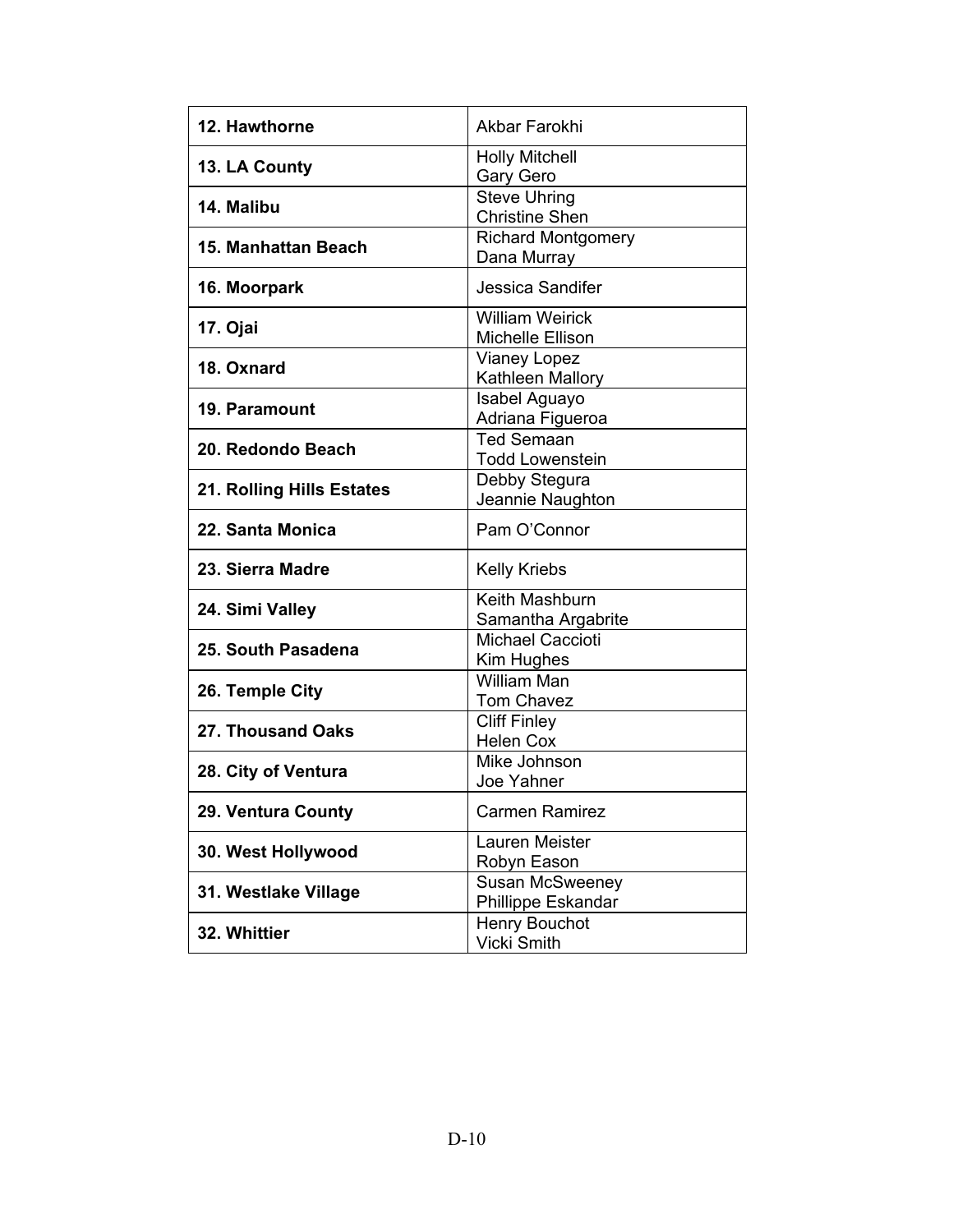#### **EXHIBIT D6 CALIFORNIA PUBLIC RECORDSACT CALIFORNIA PUBLIC RECORDS ACT ACKNOWLEDGEMENT AND AGREEMENT**

The undersigned duly authorized representative, on behalf of (Contractor), acknowledges and agrees to the following:

The contents of its proposal in response to the Task Order solicitation, the contract and any documents pertaining to the performance of the Task Order resulting from this contract are public records, and therefore subject to disclosure unless a specific exemption in the California Public Records Act applies.

If a Contractor submits information it believes are confidential or proprietary, the Clean Power Alliance (CPA) may protect such information and treat it with confidentiality only to the extent permitted by law. However, it will be the responsibility of the Contractor to provide to CPA the specific legal grounds on which CPA can rely in withholding information requested under the California Public Records Act, should CPA choose to withhold such information.

General references to sections of the California Public Records Act will not suffice. Rather, the Contractor must provide a specific and complete legal basis, including applicable case law that establishes the requested information is exempt from the disclosure requirements of the California Public Records Act.

If the Contractor does not provide a specific and detailed legal basis for withholding the requested information within a time specified by CPA, CPA will release the information as required by the California Public Records Act and the Contractor will hold CPA harmless for release of this information.

It will be Contractor's obligation to defend, at Contractor's expense, any legal actions or challenges seeking to obtain from CPA any information requested under the California Public Records Act withheld by CPA at the Contractor's request.

Furthermore, the Contractor shall indemnify CPA and hold it harmless for any claim or liability, and defend any action brought against CPA, resulting from CPA's refusal to release information requested under the Public Records Act withheld at Contractor's request.

Nothing in this Agreement creates any obligation for CPA to notify the Contractor or obtain the Contractor's approval or consent before releasing information subject to disclosure under the California Public Records Act.

Name of Firm

Signature of Authorized Representative

| Print Name and Title of Signatory |  |  |
|-----------------------------------|--|--|
|-----------------------------------|--|--|

**Date**